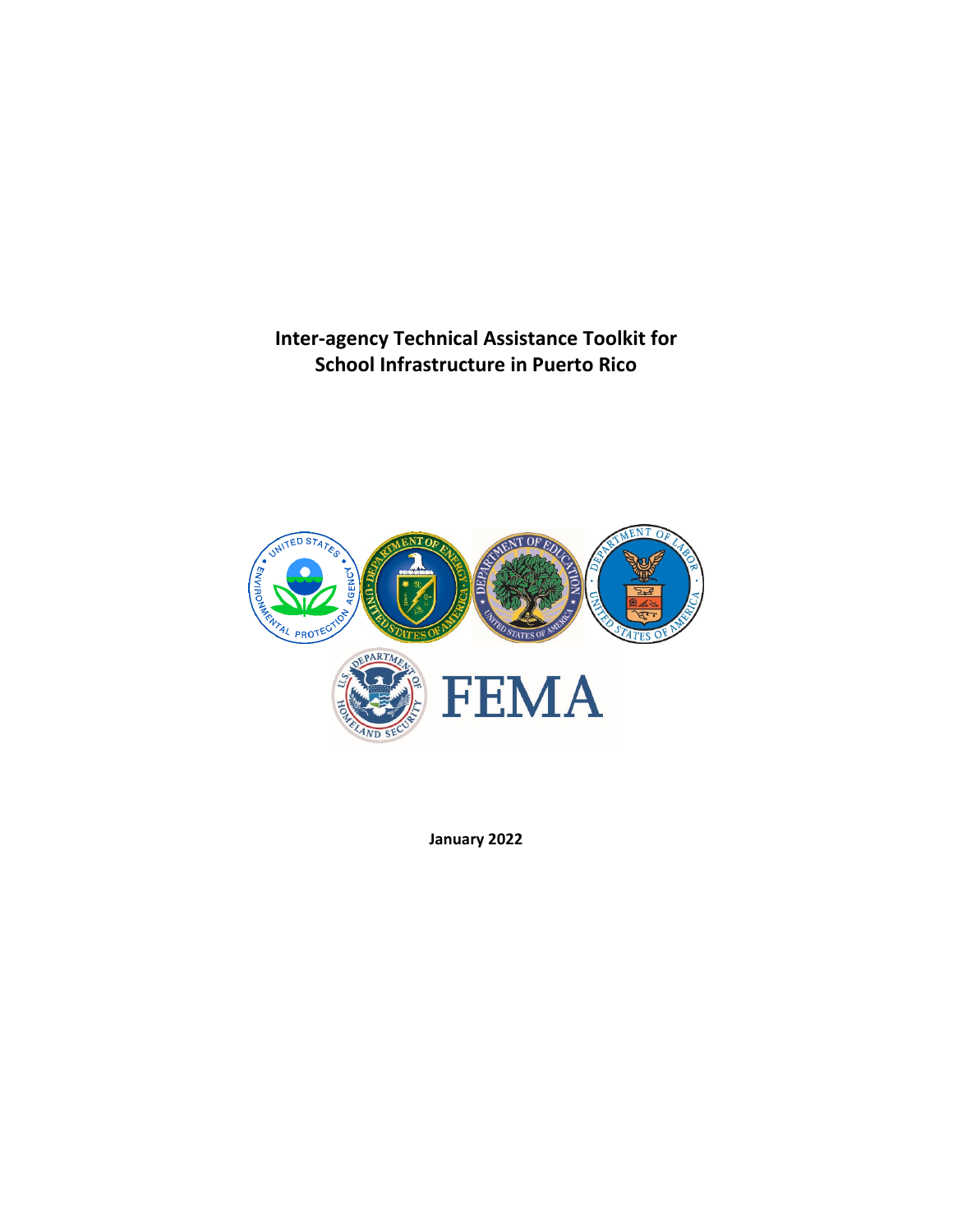This report is in the public domain. Authorization to reproduce it in whole or in part is granted.

#### **DISCLAIMERS**

The contents of this document do not have the force or effect of law and are not meant to bind the public. This document is intended only to provide clarity to the public regarding existing requirements under the law or agency policies.

This document contains federal and non-federal resources (including links to those resources) that are provided for the user's convenience. Inclusion of any non-federal materials is not intended to reflect their importance, nor is it intended to constitute an endorsement by the federal government of any views expressed or products or services offered. These materials might contain the views and recommendations of various subject-matter experts, as well as hyperlinked text, contact addresses, and websites to information that other public and private organizations created and maintain. The opinions expressed in any of these materials do not necessarily reflect the positions or policies of the Departments, Agencies, or Administration. The Departments, Agencies, and Administration do not control or guarantee the accuracy, relevance, timeliness, or completeness of any outside information included in these materials. For the reader's convenience, this document contains examples of certain resources and methodologies. Inclusion of such information does not constitute an endorsement by the federal government, nor a preference or support for these examples as compared with others that might be available or presented.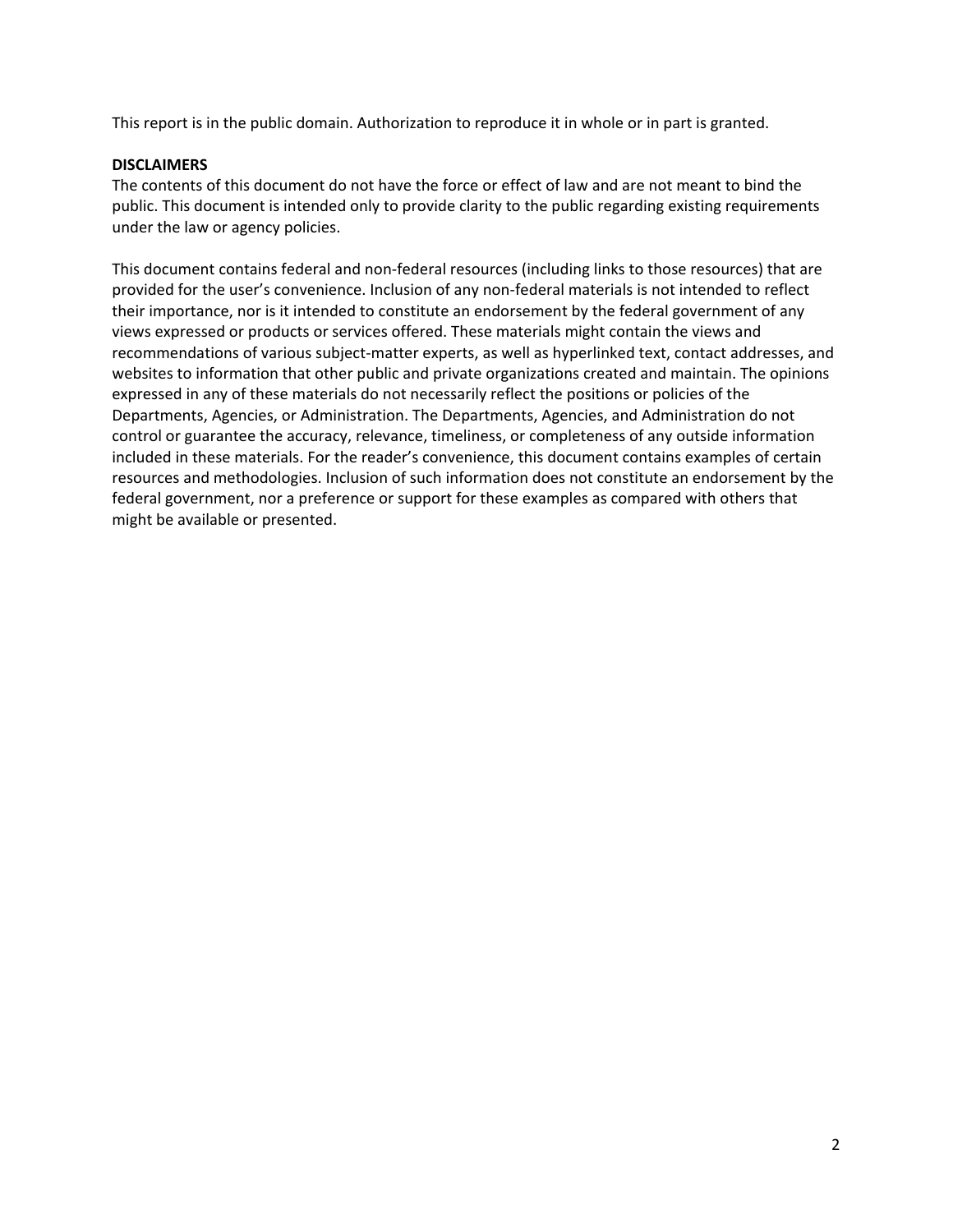| Contents                                                                                |      |  |
|-----------------------------------------------------------------------------------------|------|--|
|                                                                                         |      |  |
| ı.                                                                                      |      |  |
| А.                                                                                      |      |  |
|                                                                                         | i.   |  |
|                                                                                         | ii.  |  |
|                                                                                         | iii. |  |
|                                                                                         | iv.  |  |
|                                                                                         | v.   |  |
| <b>B.</b>                                                                               |      |  |
|                                                                                         | i.   |  |
|                                                                                         | ii.  |  |
| C.                                                                                      |      |  |
|                                                                                         | i.   |  |
|                                                                                         | ii.  |  |
| D.                                                                                      |      |  |
|                                                                                         | i.   |  |
| Points of Contact at Federal Agencies and Technical Assistance Opportunities  14<br>II. |      |  |
|                                                                                         |      |  |
|                                                                                         |      |  |
|                                                                                         |      |  |
|                                                                                         |      |  |
|                                                                                         |      |  |
| III.                                                                                    |      |  |
|                                                                                         |      |  |
|                                                                                         |      |  |
|                                                                                         |      |  |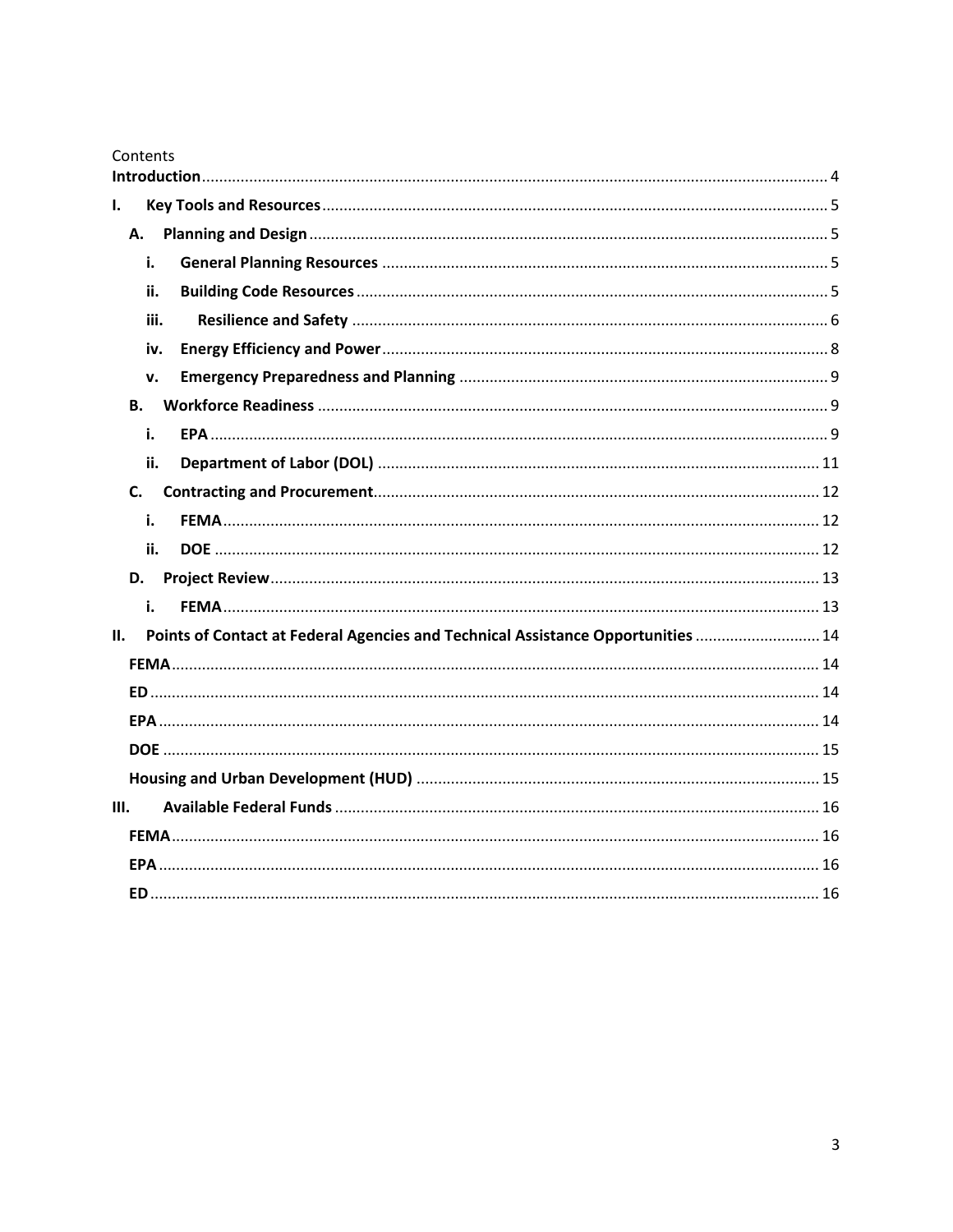## <span id="page-3-0"></span>Introduction

The Biden-Harris Administration is committed to supporting a full recovery in Puerto Rico grounded in dignity, equity, and respect. That is why the White House convened [a Working Group on Puerto Rico](https://www.whitehouse.gov/briefing-room/statements-releases/2021/07/20/readout-of-the-first-meeting-of-the-white-house-working-group-on-puerto-rico/) to provide Puerto Rico the resources and technical assistance it needs to recover and prosper. Education is a critical component of full recovery, and access to safe, healthy, and up-to-date school facilities is a first step in providing all students in Puerto Rico with the high-quality education they deserve.

School infrastructure in Puerto Rico is at a turning point. After multiple natural disasters, Puerto Rico has access to extensive recovery resources, including more than \$2 billion in Federal Emergency Management Agency (FEMA) Public Assistance for school infrastructure related to recovery. Additionally, billions more in federal education and COVID-19 relief funds are available to assist with addressing and recovering from COVID-19. This can also include, depending on the program, upgrades to school infrastructure. Puerto Rican officials have the chance to create transformational change through these investments in school buildings that will serve students and communities for generations to come.

To support this unique opportunity, federal agencies are offering this toolkit of resources related to infrastructure development. The resources highlighted here are those likely to be most relevant to the monumental work Puerto Rico is undertaking. This document is non-exhaustive, and agencies can offer additional tools or information on specific topics upon request. This document is also intended to be a living document, and agencies will update it as needed. This document originally published in January 2022.

This toolkit is broken into sections based on phases of the work, from planning and design to project review. It also includes key points of contact and additional funding opportunities.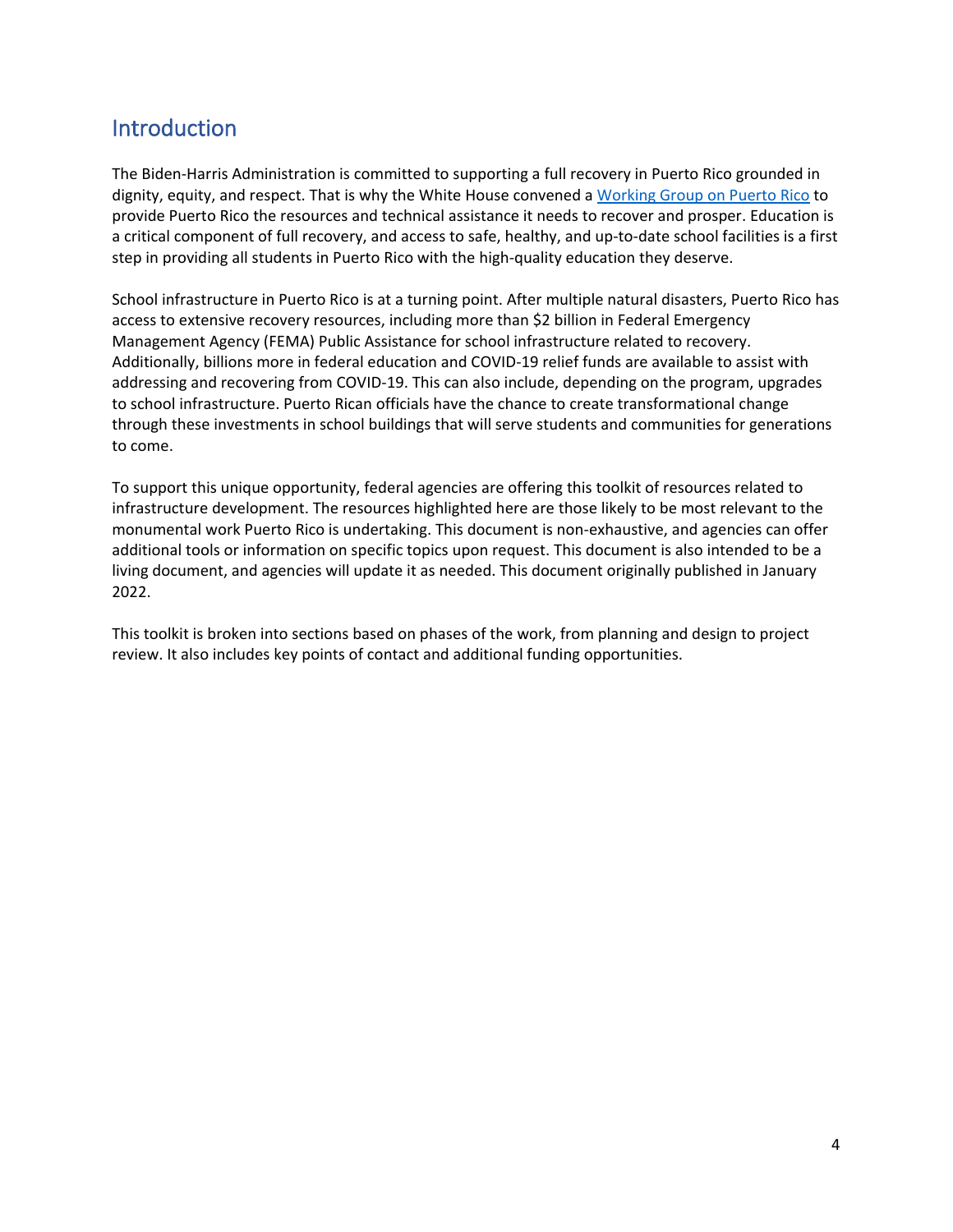# <span id="page-4-1"></span><span id="page-4-0"></span>I. Key Tools and Resources

## A. Planning and Design

Effective planning and design are the critical first steps in any project. Given the historic opportunity to set schools and communities on a path to greater educational stability, careful attention to planning and design is especially important. Below are resources that can help:

#### <span id="page-4-2"></span>i. General Planning Resources

- **Environmental Protection Agency (EPA) Healthy School Environments**: This website presents information on key topics about establishing and enhancing healthy school environments at [https://espanol.epa.gov/espanol/ambientes-escolares-sanos.](https://espanol.epa.gov/espanol/ambientes-escolares-sanos)
- **EPA Sensible Steps to Healthy School Environments**: These resources highlight cost-effective, affordable ways to protect the health of students and staff and include a Healthy Schools Checklist. Se[e https://www.epa.gov/sites/default/files/2017-](https://www.epa.gov/sites/default/files/2017-06/documents/sensible_steps_final_may2017_web.pdf) 06/documents/sensible steps final may2017 web.pdf and [https://www.epa.gov/schools/healthy-schools-checklist.](https://www.epa.gov/schools/healthy-schools-checklist)
- **FEMA Local and State Mitigation Plan Review Guides:** These resources support federal and state leaders in consistent review of state and local risk mitigation plans at [https://www.fema.gov/sites/default/files/2020-06/fema-mitigation-plan-review](https://www.fema.gov/sites/default/files/2020-06/fema-mitigation-plan-review-guide_spanish_11-05-2012.pdf)guide spanish 11-05-2012.pdf and [https://www.fema.gov/emergency-managers/risk](https://www.fema.gov/emergency-managers/risk-management/hazard-mitigation-planning/create-hazard-plan)[management/hazard-mitigation-planning/create-hazard-plan.](https://www.fema.gov/emergency-managers/risk-management/hazard-mitigation-planning/create-hazard-plan)
- **FEMA Public Assistance**: FEMA's Cost Estimating Format (CEF) is a uniform methodology to determine eligible permanent work costs for large construction projects, including those related to schools at [https://www.fema.gov/assistance/public/cost-estimating-tool.](https://www.fema.gov/assistance/public/cost-estimating-tool) The CEF provides a more reliable estimate for improved decision making.
- **FEMA Emergency Management Institute**: The Institute has multiple courses related to multihazard emergency planning and safety for schools. For more information, see the training center website at [https://training.fema.gov/programs/emischool/emischool.aspx/.](https://training.fema.gov/programs/emischool/emischool.aspx/)

#### ii. Building Code Resources

- <span id="page-4-3"></span>• **FEMA Release on New Building Codes to Support Puerto Rico in Building Back Stronger**: This press release describes the importance of Puerto Rico's 2018 updates to its building codes and notes assistance FEMA provided through the Hazard Mitigation Grant Program. See [https://www.fema.gov/press-release/20210318/new-building-codes-support-puerto-rico](https://www.fema.gov/press-release/20210318/new-building-codes-support-puerto-rico-building-back-stronger)[building-back-stronger.](https://www.fema.gov/press-release/20210318/new-building-codes-support-puerto-rico-building-back-stronger) For Puerto Rico's building code implementation information, see [https://jp.pr.gov/.](https://jp.pr.gov/)
- **Department of Energy (DOE) Building Energy Codes Program Technical Assistance**: The Building Energy Codes Program (BECP) offers a comprehensive collection of information, resources, and technical assistance designed to answer questions and address issues related to energy codes. This includes frequently asked questions, publications, compliance software and tools, and training modules based on best practices. BECP's team of building energy codes experts is also available to answer specific questions submitted through the web-based [help desk.](https://www.energycodes.gov/technical-assistance/support) See [https://www.energycodes.gov/technical-assistance.](https://www.energycodes.gov/technical-assistance)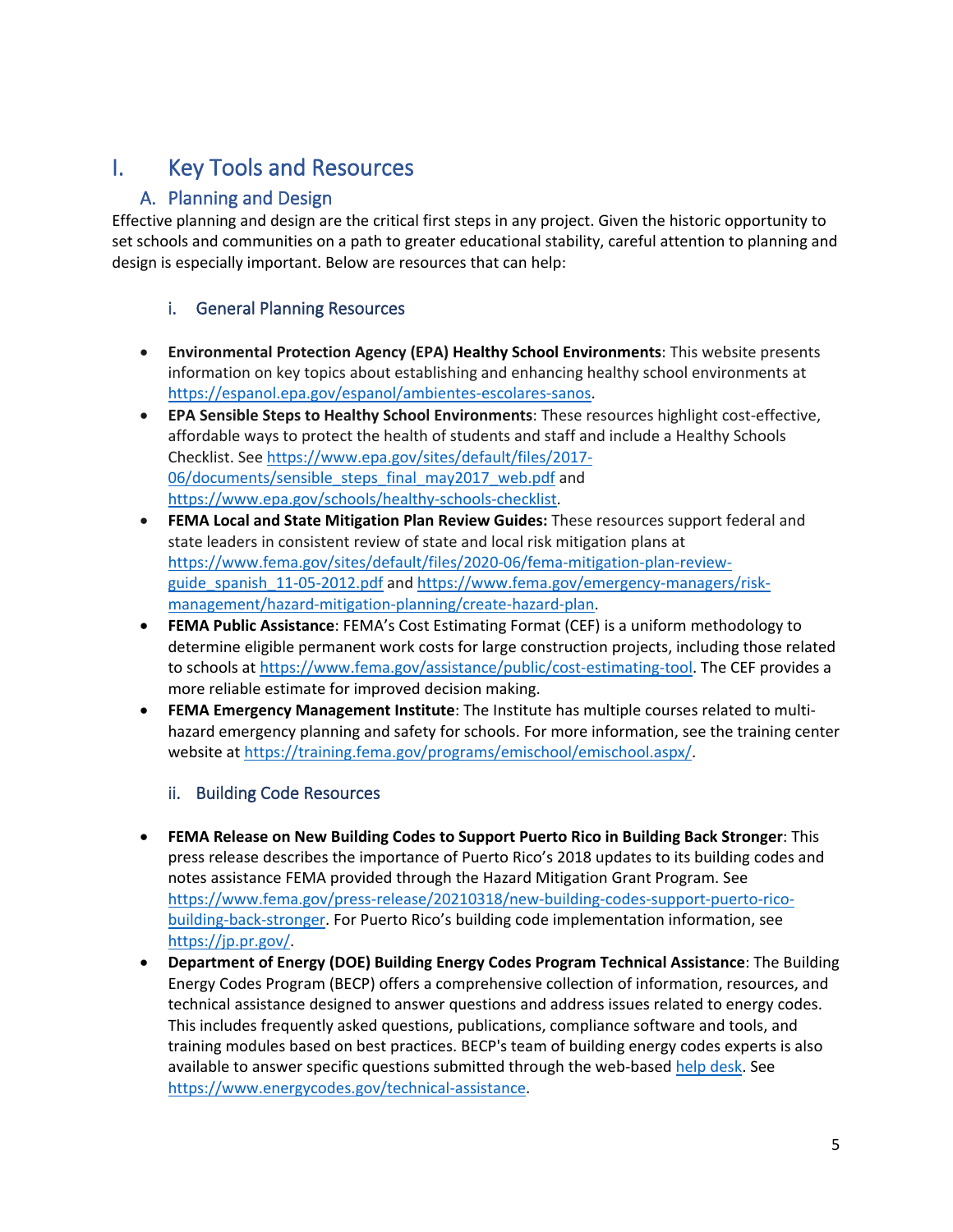• **Building America Solution Center Code Briefs:** The intent of Building America's Code Compliance Briefs is to provide code-related information about Building America's research, best practices, and new innovations to help ensure that the measures will be accepted as being in compliance with the code. See [https://basc.pnnl.gov/code-compliance.](https://basc.pnnl.gov/code-compliance)

#### <span id="page-5-0"></span>iii. Resilience and Safety

#### *a. Natural Disasters*

- **FEMA P-1000 Safer, Stronger, Smarter: A Guide to Improving School Natural Hazard Safety:** This training provides guidance on school operations (i.e., what to do before, during, and after an event) and on the physical protection of school facilities (i.e., what can be done to the structure and facility to improve safety). The training also includes some discussion of the FEMA P-1000 supplements, which provide guidance specific to earthquakes, floods, hurricanes, tornadoes, and tsunamis a[t https://www.fema.gov/emergency-managers/risk](https://www.fema.gov/emergency-managers/risk-management/earthquake/training/fema-p-1000)[management/earthquake/training/fema-p-1000.](https://www.fema.gov/emergency-managers/risk-management/earthquake/training/fema-p-1000)
- **FEMA 424 Design Guide for Improving School Safety in Earthquakes, Floods, and High Winds**: This publication provides design guidance for the protection of school buildings and their occupants against natural hazards, and concentrates on K-12 schools. The focus is on the design of new schools, but the repair, renovation, and extension of existing schools is also addressed. See [https://www.fema.gov/pdf/plan/prevent/rms/424/fema424.pdf.](https://www.fema.gov/pdf/plan/prevent/rms/424/fema424.pdf)
- **FEMA 395 Incremental Seismic Rehabilitation of School Buildings (K-12): Providing Protection to People and Buildings**): This manual provides school administrators with the information necessary to assess the seismic vulnerability of their buildings and to implement a program of incremental seismic rehabilitation for those buildings. See [https://www.fema.gov/pdf/plan/prevent/rms/395/fema395.pdf.](https://www.fema.gov/pdf/plan/prevent/rms/395/fema395.pdf)
- **FEMA P-154 Rapid Visual Screening of Buildings for Potential Seismic Hazards: A Handbook**: This handbook supports identifying, inventorying, and screening buildings that are potentially hazardous. See [https://www.fema.gov/sites/default/files/2020-07/fema\\_earthquakes\\_rapid](https://www.fema.gov/sites/default/files/2020-07/fema_earthquakes_rapid-visual-screening-of-buildings-for-potential-seismic-hazards-a-handbook-third-edition-fema-p-154.pdf)[visual-screening-of-buildings-for-potential-seismic-hazards-a-handbook-third-edition-fema-p-](https://www.fema.gov/sites/default/files/2020-07/fema_earthquakes_rapid-visual-screening-of-buildings-for-potential-seismic-hazards-a-handbook-third-edition-fema-p-154.pdf)[154.pdf.](https://www.fema.gov/sites/default/files/2020-07/fema_earthquakes_rapid-visual-screening-of-buildings-for-potential-seismic-hazards-a-handbook-third-edition-fema-p-154.pdf)
- **FEMA P-2018 Seismic Evaluation of Older Concrete Buildings for Collapse Potential**: This report provides a simplified methodology for evaluating collapse resistance for concrete buildings. See [https://www.fema.gov/sites/default/files/2020-08/fema\\_seismic-eval-older-concrete](https://www.fema.gov/sites/default/files/2020-08/fema_seismic-eval-older-concrete-buildings_p-2018.pdf)[buildings\\_p-2018.pdf.](https://www.fema.gov/sites/default/files/2020-08/fema_seismic-eval-older-concrete-buildings_p-2018.pdf)
- **FEMA E-74 Reducing the Risks of Nonstructural Earthquake Damage - A Practical Guide**: This guide for a nontechnical audience (e.g., building owners, facility managers, maintenance personnel, agency department heads, etc.) explains the sources of earthquake damage that can occur in nonstructural components and provides information on effective methods for reducing associated risk. See [https://www.fema.gov/sites/default/files/2020-](https://www.fema.gov/sites/default/files/2020-07/fema_earthquakes_reducing-the-risks-of-nonstructural-earthquake-damage-a-practical-guide-fema-e-74.pdf) [07/fema\\_earthquakes\\_reducing-the-risks-of-nonstructural-earthquake-damage-a-practical](https://www.fema.gov/sites/default/files/2020-07/fema_earthquakes_reducing-the-risks-of-nonstructural-earthquake-damage-a-practical-guide-fema-e-74.pdf)[guide-fema-e-74.pdf.](https://www.fema.gov/sites/default/files/2020-07/fema_earthquakes_reducing-the-risks-of-nonstructural-earthquake-damage-a-practical-guide-fema-e-74.pdf)
- **Puerto Rico Special Wind Region "microzone" data**: The Applied Technology Council, a nonprofit research organization, offers hazard information by location. For information on Puerto Rico, see [https://hazards.atcouncil.org/#/wind?lat=18.220833&lng=-](https://hazards.atcouncil.org/#/wind?lat=18.220833&lng=-66.590149&address=Puerto%20Rico) [66.590149&address=Puerto%20Rico.](https://hazards.atcouncil.org/#/wind?lat=18.220833&lng=-66.590149&address=Puerto%20Rico)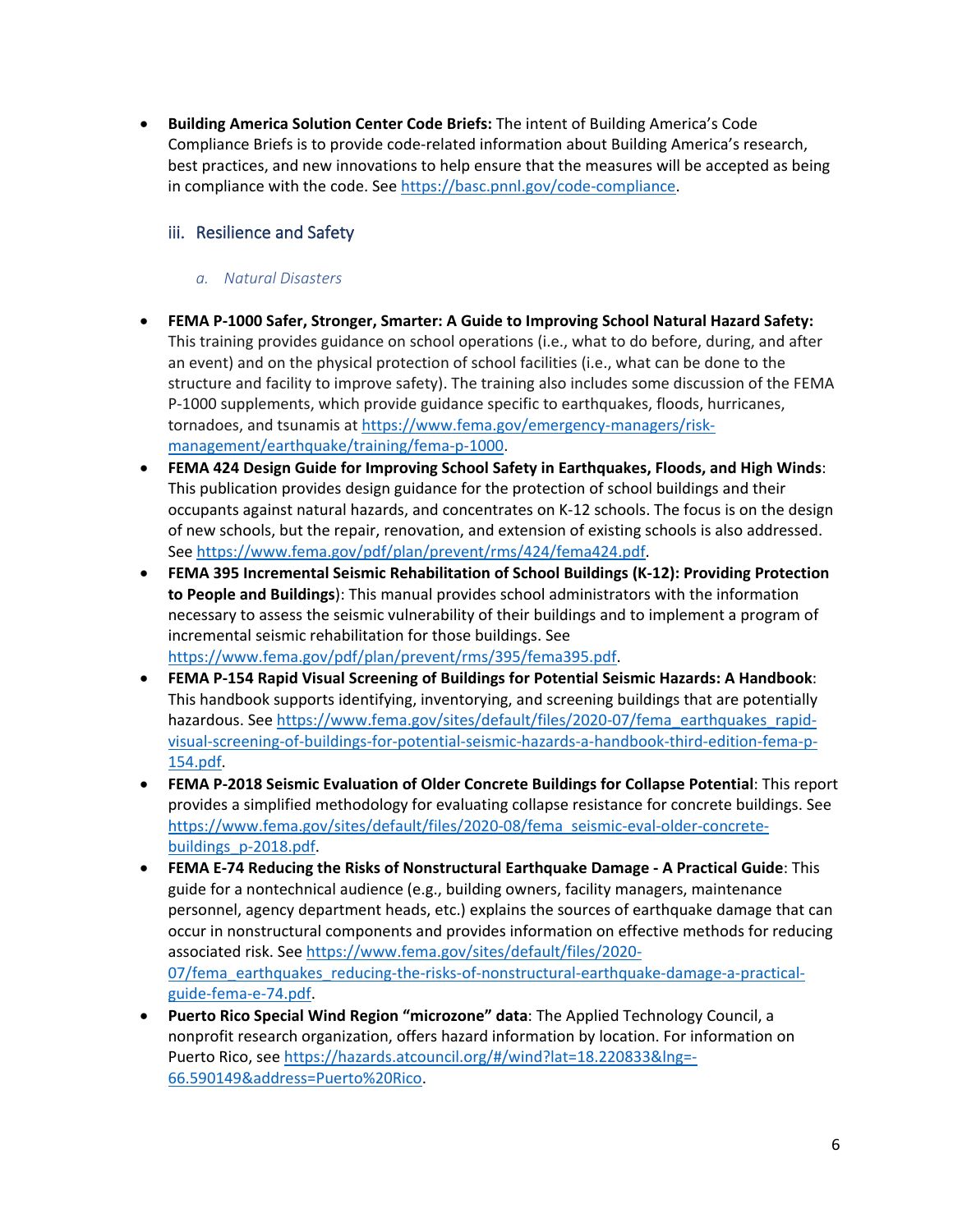- **FEMA P-2062 Guidelines for Wind Vulnerability Assessments of Existing Critical Facilities**: This manual provides design professionals with guidelines for assessing the vulnerability of critical facilities to wind pressure, wind-borne debris, and wind-driven rain. See [https://www.fema.gov/sites/default/files/2020-07/guidelines-wind-vulnerability.pdf.](https://www.fema.gov/sites/default/files/2020-07/guidelines-wind-vulnerability.pdf)
- **FEMA P-361 Safe Rooms for Tornadoes and Hurricanes: Guidance for Community and Residential Safe Rooms**: This guidance provides updated criteria for safe rooms to provide protection from wind and wind-borne debris for occupants at [https://www.fema.gov/sites/default/files/documents/fema\\_safe-rooms-for-tornadoes-and](https://www.fema.gov/sites/default/files/documents/fema_safe-rooms-for-tornadoes-and-hurricanes_p-361.pdf)[hurricanes\\_p-361.pdf.](https://www.fema.gov/sites/default/files/documents/fema_safe-rooms-for-tornadoes-and-hurricanes_p-361.pdf) For additional related resources, see [https://www.fema.gov/emergency](https://www.fema.gov/emergency-managers/risk-management/safe-rooms/resources)[managers/risk-management/safe-rooms/resources.](https://www.fema.gov/emergency-managers/risk-management/safe-rooms/resources)
- **FEMA P-754 Wildfire Hazard Mitigation Handbook for Public Facilities**: This handbook is intended to assist facility owners affected by wildfire disasters by suggesting mitigation measures that can be taken to reduce the vulnerability of damaged facilities to future wildfire incidents. See [https://www.fema.gov/sites/default/files/2020-08/fema\\_p\\_754.pdf.](https://www.fema.gov/sites/default/files/2020-08/fema_p_754.pdf)

#### *b. Lead and Drinking Water*

- **EPA 3Ts (Training, Testing, and Taking Action) for Reducing Lead in Drinking Water**: EPA provides information and recommendations to prepare schools, child care facilities, and states/territories to build programs to reduce lead levels in drinking water. See [https://www.epa.gov/ground-water-and-drinking-water/3ts-reducing-lead-drinking-water;](https://www.epa.gov/ground-water-and-drinking-water/3ts-reducing-lead-drinking-water) [https://espanol.epa.gov/espanol/el-plomo-del-agua-potable-en-las-escuelas-y-los-centros-de](https://espanol.epa.gov/espanol/el-plomo-del-agua-potable-en-las-escuelas-y-los-centros-de-cuidado-infantil)[cuidado-infantil,](https://espanol.epa.gov/espanol/el-plomo-del-agua-potable-en-las-escuelas-y-los-centros-de-cuidado-infantil) including the document "3 pasos clave para reducir el nivel de plomo en el agua potable en escuelas e instalaciones de cuidado infantil" at [https://www.epa.gov/system/files/documents/2021-07/epa-3ts-guidance-document](https://www.epa.gov/system/files/documents/2021-07/epa-3ts-guidance-document-spanish_0.pdf)spanish 0.pdf, 3Ts Parent Template Letter [https://www.epa.gov/ground-water-and-drinking](https://www.epa.gov/ground-water-and-drinking-water/3ts-reducing-lead-drinking-water#mod1)[water/3ts-reducing-lead-drinking-water#mod1,](https://www.epa.gov/ground-water-and-drinking-water/3ts-reducing-lead-drinking-water#mod1) a Sampling Data eTracker for Schools at [https://www.epa.gov/ground-water-and-drinking-water/3ts-reducing-lead-drinking](https://www.epa.gov/ground-water-and-drinking-water/3ts-reducing-lead-drinking-water#school)[water#school,](https://www.epa.gov/ground-water-and-drinking-water/3ts-reducing-lead-drinking-water#school) and other interactive tools.
- **Puerto Rico Lead Permitting Process Flowchart:** This resource provides information about the permit and certification requirements and costs for individuals wanting to conduct lead remediation work. Se[e https://www.drna.pr.gov/documentos/71082/.](https://www.drna.pr.gov/documentos/71082/)
- **EPA Ensuring Drinking Water Quality in Child Care Facilities During and After Extended Closures** and **Ensuring Drinking Water Quality in Schools During and After Extended Closures:** These factsheets provide guidance on maintaining drinking water quality during extended closures and recommends start-up procedures when reopening to ensure that drinking water is safe for consumption. See [https://www.epa.gov/ground-water-and-drinking-water/audience](https://www.epa.gov/ground-water-and-drinking-water/audience-factsheets)[factsheets.](https://www.epa.gov/ground-water-and-drinking-water/audience-factsheets)
- **EPA WaterSense at Work: Best Management Practices for Educational Facilities**: This resource promotes water-efficient techniques that can be applied across a wide range of facilities with varying water needs. See [https://www.epa.gov/sites/default/files/2017-01/documents/ws](https://www.epa.gov/sites/default/files/2017-01/documents/ws-commercial-factsheet-educational-facilities.pdf)[commercial-factsheet-educational-facilities.pdf.](https://www.epa.gov/sites/default/files/2017-01/documents/ws-commercial-factsheet-educational-facilities.pdf)

#### *c. Asbestos*

• **Puerto Rico Asbestos permitting process flowchart:** This visual resource in Spanish provides information about the permit and certification requirements and costs for individuals wanting to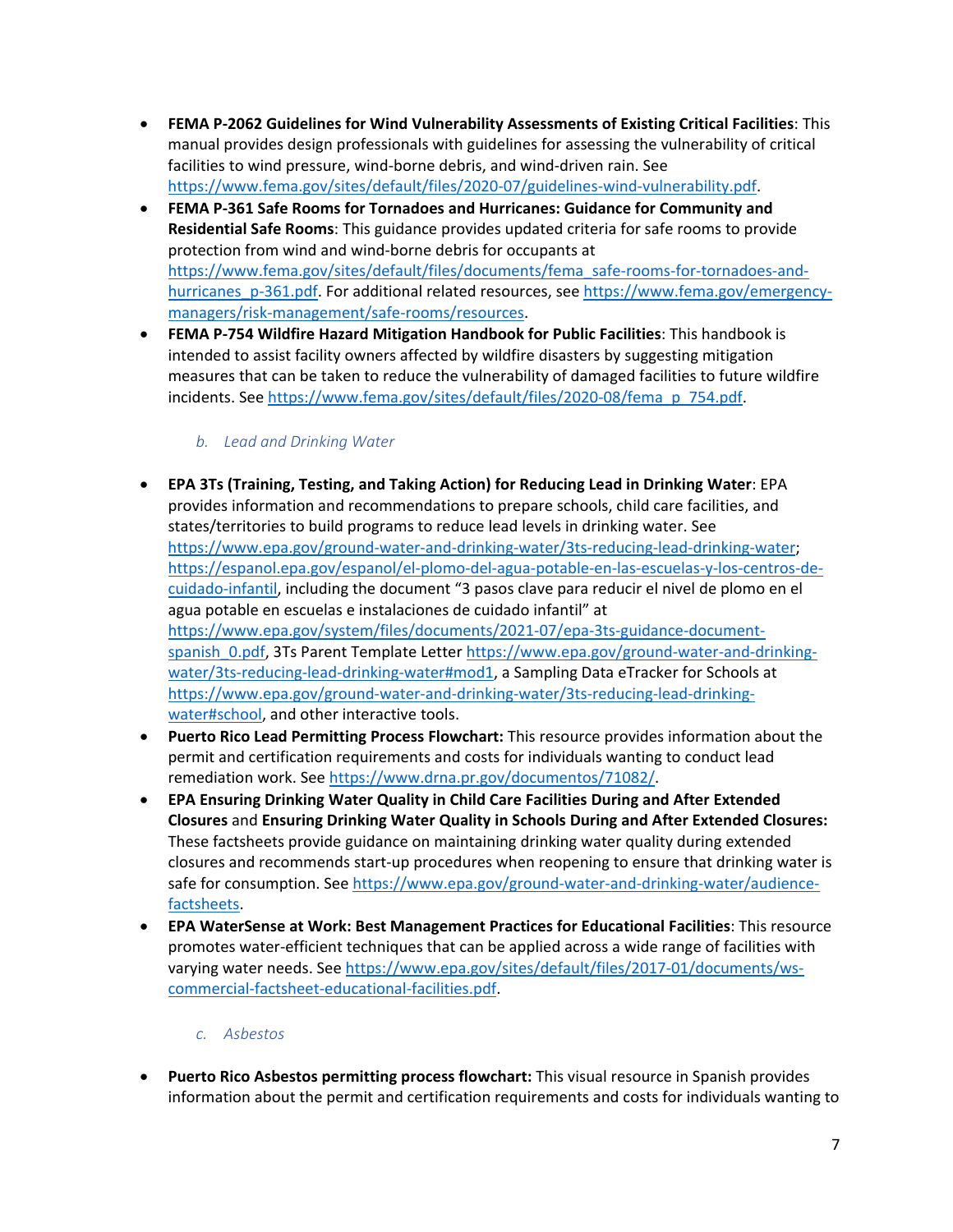conduct asbestos remediation work. Se[e https://www.drna.pr.gov/wp](https://www.drna.pr.gov/wp-content/uploads/2020/01/Asbestos-Permit-Request-Process-Map-01.17.2020.pdf)[content/uploads/2020/01/Asbestos-Permit-Request-Process-Map-01.17.2020.pdf.](https://www.drna.pr.gov/wp-content/uploads/2020/01/Asbestos-Permit-Request-Process-Map-01.17.2020.pdf)

*d. Indoor Air Quality (IAQ) and COVID-19*

- **EPA Indoor Air Quality Tools for Schools**: The Action Kit provides best practices, industry guidelines, sample policies, and a sample indoor air quality management plan. See [https://espanol.epa.gov/cai/calidad-del-aire-interior-en-las-escuelas.](https://espanol.epa.gov/cai/calidad-del-aire-interior-en-las-escuelas)
- **EPA School Health and Indoor Environments Leadership Development (SHIELD) Network:** These on-demand trainings include multiple 1-hour technical webinars designed to provide school district staff the knowledge and tools they need to execute an indoor air quality management program. See [https://www.epa.gov/iaq-schools/indoor-air-quality-knowledge](https://www.epa.gov/iaq-schools/indoor-air-quality-knowledge-action-professional-training-webinar-series)[action-professional-training-webinar-series.](https://www.epa.gov/iaq-schools/indoor-air-quality-knowledge-action-professional-training-webinar-series)
- **EPA Healthy Indoor Environments in Schools During COVID-19 Pandemic and Beyond:** Resources and guidance from federal agencies provide information about indoor air considerations for schools during COVID-19 and for school reopening, as well as IAQ Tools for Schools for improving healthy learning environments beyond the pandemic. See [https://www.epa.gov/coronavirus/healthy-indoor-environments-schools-during-covid-19](https://www.epa.gov/coronavirus/healthy-indoor-environments-schools-during-covid-19-pandemic-and-beyond) [pandemic-and-beyond.](https://www.epa.gov/coronavirus/healthy-indoor-environments-schools-during-covid-19-pandemic-and-beyond)
- **U.S. Department of Education (ED) Fact Sheet on Improving Ventilation in Schools, Colleges, and Universities to Prevent COVID-19:** This resource clarifies how COVID-19 education relief funds can be used to improve indoor air quality. See [https://www.ed.gov/coronavirus/improving-ventilation.](https://www.ed.gov/coronavirus/improving-ventilation)
- **American Rescue Plan Elementary and Secondary School Emergency Relief (ARP-ESSER) Implementation Technical Assistance.** On September 2, 2021, ED hosted a webinar: Using COVID-Relief Funds for Facility Upgrades, Renovations, and Construction. In addition to ED guidance on uses of funds for construction, renovations, and upgrades, the webinar included speakers and resources related to indoor air quality from the U.S. EPA, the U.S. DOE, the Maine Department of Education, and Salt Lake City School District. The slides are available at [https://oese.ed.gov/files/2021/09/Using-COVID-Relief-Funds-for-Facility-Upgrades-](https://oese.ed.gov/files/2021/09/Using-COVID-Relief-Funds-for-Facility-Upgrades-Renovations-and-Construction-09.02.21.pdf)[Renovations-and-Construction-09.02.21.pdf,](https://oese.ed.gov/files/2021/09/Using-COVID-Relief-Funds-for-Facility-Upgrades-Renovations-and-Construction-09.02.21.pdf) and the recording is at [https://oese.ed.gov/files/2021/09/Recording-of-Construction-Webinar-2.mp3.](https://oese.ed.gov/files/2021/09/Recording-of-Construction-Webinar-2.mp3)

#### <span id="page-7-0"></span>iv. Energy Efficiency and Power

- **ASHRAE Advanced Energy Design Guides for K-12 Schools**: This guide for contractors and designers describes how to achieve deep energy savings for new construction and major renovations. See [https://www.ashrae.org/technical-resources/aedgs/zero-energy-aedg-free](https://www.ashrae.org/technical-resources/aedgs/zero-energy-aedg-free-download)[download.](https://www.ashrae.org/technical-resources/aedgs/zero-energy-aedg-free-download)
- **DOE Efficient and Healthy Schools website**: This online hub provides a comprehensive list of DOE's resources for planning and designing, including on energy efficiency retrofits and renewable energy integration in schools. See [https://www.energy.gov/eere/buildings/efficient](https://www.energy.gov/eere/buildings/efficient-and-healthy-schools)[and-healthy-schools](https://www.energy.gov/eere/buildings/efficient-and-healthy-schools) and [https://www.energy.gov/eere/buildings/energy-efficiency-retrofits](https://www.energy.gov/eere/buildings/energy-efficiency-retrofits-and-renewable-energy-integration-schools)[and-renewable-energy-integration-schools.](https://www.energy.gov/eere/buildings/energy-efficiency-retrofits-and-renewable-energy-integration-schools)
- **EPA ENERGY STAR in K-12 Schools:** This document supports fair assessment of the energy performance of buildings or campuses used as a school for kindergarten through  $12<sup>th</sup>$  grade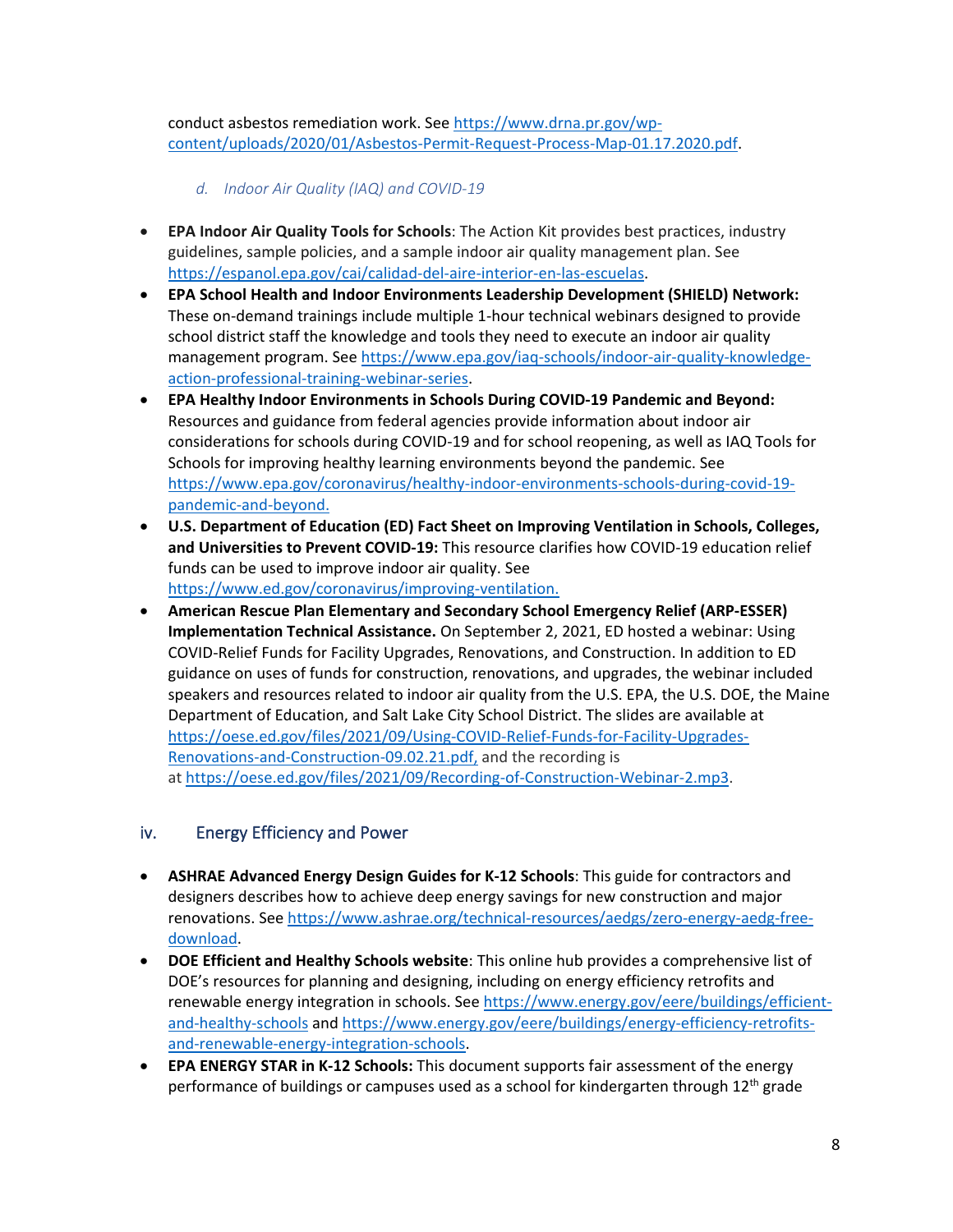students. See [https://www.energystar.gov/buildings/tools-and-resources/energy-star-score-k-](https://www.energystar.gov/buildings/tools-and-resources/energy-star-score-k-12-schools)[12-schools.](https://www.energystar.gov/buildings/tools-and-resources/energy-star-score-k-12-schools)

• **FEMA P-1019 Emergency Power Systems for Critical Facilities: A Best Practices Approach to Improving Reliability**: This resource includes recommendations for planning for emergency power in the event of a disaster to assist critical facilities in remaining operational. See [https://www.fema.gov/sites/default/files/2020-07/fema\\_p-1019\\_final\\_02-06-2015.pdf.](https://www.fema.gov/sites/default/files/2020-07/fema_p-1019_final_02-06-2015.pdf) 

#### <span id="page-8-0"></span>v. Emergency Preparedness and Planning

- **FEMA Planning Guides**: These resources provide support for communities planning for emergency operations at a community level.
	- o For the full set of guides, see [https://www.fema.gov/emergency-managers/national](https://www.fema.gov/emergency-managers/national-preparedness/plan)[preparedness/plan.](https://www.fema.gov/emergency-managers/national-preparedness/plan)
	- o FEMA Comprehensive Preparedness Guide (CPG) 101: Developing and Maintaining Emergency Operations Plans describes the steps to produce an emergency operations plan, possible plan structures, and components of a plan. See [https://www.fema.gov/sites/default/files/documents/fema\\_cpg-101-v3-developing](https://www.fema.gov/sites/default/files/documents/fema_cpg-101-v3-developing-maintaining-eops.pdf)[maintaining-eops.pdf.](https://www.fema.gov/sites/default/files/documents/fema_cpg-101-v3-developing-maintaining-eops.pdf)
	- o FEMA CPG 201 Threat and Hazard Identification and Risk Assessment (THIRA) and Stakeholder Preparedness Review (SPR) Guide can be used to assess the jurisdiction's vulnerabilities as a planning guide for determining planning priorities. See [https://www.fema.gov/sites/default/files/2020-07/threat-hazard-identification-risk](https://www.fema.gov/sites/default/files/2020-07/threat-hazard-identification-risk-assessment-stakeholder-preparedness-review-guide.pdf)[assessment-stakeholder-preparedness-review-guide.pdf.](https://www.fema.gov/sites/default/files/2020-07/threat-hazard-identification-risk-assessment-stakeholder-preparedness-review-guide.pdf)
- **U.S. Department of Education, Department of Health and Human Services, Department of Homeland Security, and Department of Justice Guide for Developing High-Quality School Emergency Operations Plans** outlines steps schools can take in partnership with local government and community partners to create an emergency operations plan. See [https://rems.ed.gov/docs/School\\_Guide\\_508C.pdf.](https://rems.ed.gov/docs/School_Guide_508C.pdf)
- **The Readiness and Emergency Management for Schools (REMS) Technical Assistance Center**  (supported by the U.S. Department of Education) assists K-12 schools and school districts and postsecondary institutions with building preparedness capacity. General information is available at [https://rems.ed.gov/AboutUs.](https://rems.ed.gov/AboutUs) A list of resources in Spanish is available at [https://rems.ed.gov/docs/SpanishLanguageResourceList\\_English\\_508C.pdf.](https://rems.ed.gov/docs/SpanishLanguageResourceList_English_508C.pdf)

## B. Workforce Readiness

<span id="page-8-1"></span>Successfully improving school infrastructure requires a skilled workforce to carry out construction, renovation, repair, and ongoing maintenance work. Below are tools to assist with preparing the workforce to take on these critical challenges.

## i. EPA

- <span id="page-8-2"></span>• **Building and Grounds Maintenance Checklist:** This checklist is a tool for buildings and grounds maintenance staff to promote indoor air quality and strong maintenance practices. See [https://espanol.epa.gov/cai/lista-de-verificacion-de-mantenimiento-del-edificio.](https://espanol.epa.gov/cai/lista-de-verificacion-de-mantenimiento-del-edificio)
- **Waste Management Checklist**: This checklist is a tool for schools to promote waste management in a way that supports indoor air quality. See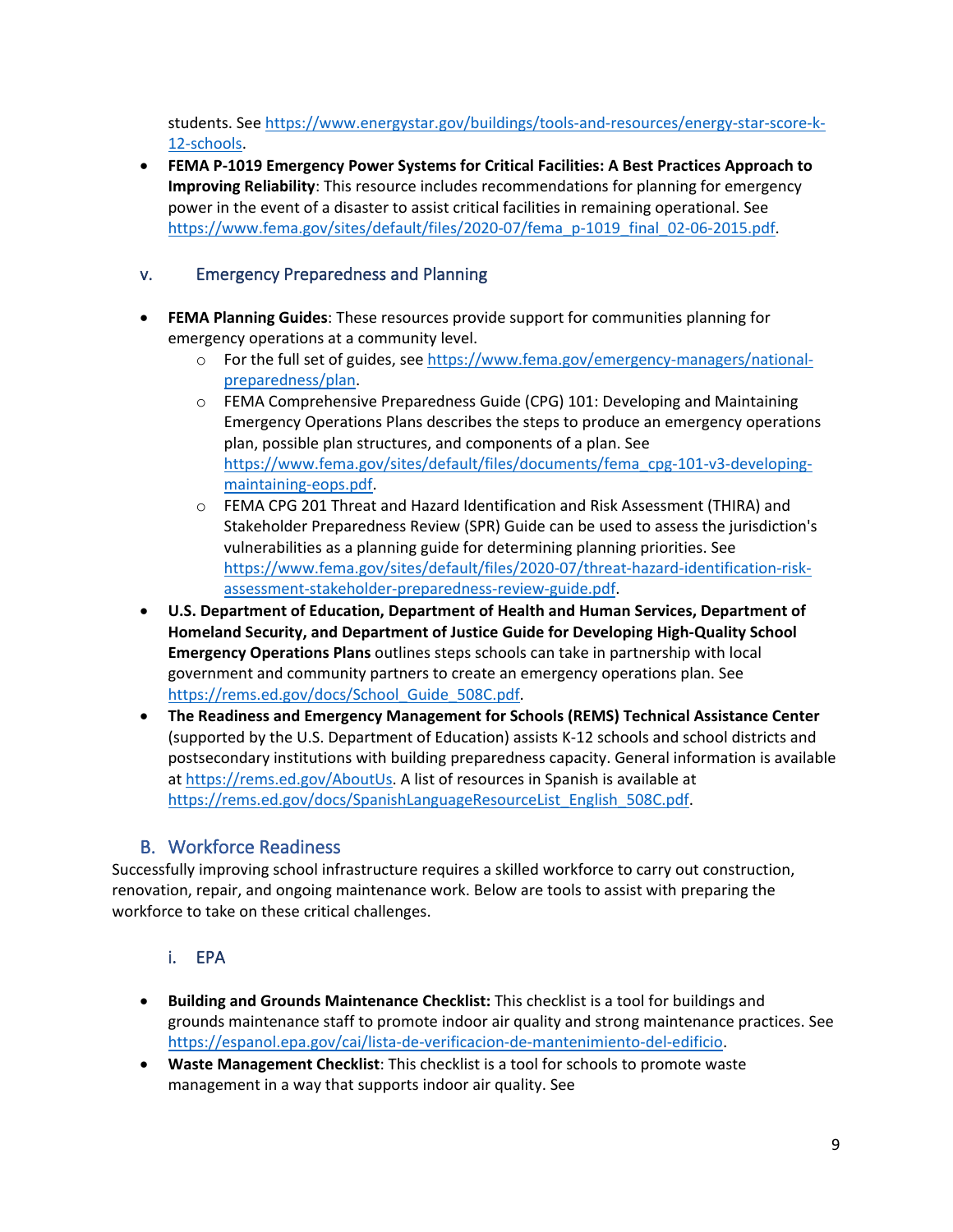<https://www.epa.gov/sites/default/files/2014-11/documents/wastemgmtchklst.pdf> and <https://espanol.epa.gov/cai/lista-de-verificacion-de-manejo-de-desechos>

- **Air Quality Flag Program**: The color of the flag matches EPA's Air Quality Index (AQI): green, yellow, orange, red, and purple. On unhealthy days, people can use this information to adjust physical activities to help reduce exposure to air pollution, while still keeping people active. See [https://www.airnow.gov/publications/air-quality-flag-program-en-espanol/school-poster-in](https://www.airnow.gov/publications/air-quality-flag-program-en-espanol/school-poster-in-spanish/)[spanish/.](https://www.airnow.gov/publications/air-quality-flag-program-en-espanol/school-poster-in-spanish/)
- **Best Practices for Reducing Near-Road Pollution Exposure at Schools**: This publication helps school communities identify strategies for reducing traffic-related pollution exposure at schools. See [https://espanol.epa.gov/espanol/las-mejores-practicas-para-reducir-la-exposicion](https://espanol.epa.gov/espanol/las-mejores-practicas-para-reducir-la-exposicion-la-contaminacion-cerca-de-las-carreteras-en)[la-contaminacion-cerca-de-las-carreteras-en.](https://espanol.epa.gov/espanol/las-mejores-practicas-para-reducir-la-exposicion-la-contaminacion-cerca-de-las-carreteras-en)
- **Locate Certified Renovation and Lead Dust Sampling Technician Firms:** This locator identifies lead renovation, repair, and painting (RRP) firms certified by EPA. Additional requirements from the Puerto Rico Department of Natural and Environmental Resources still apply. For your convenience, EPA publishes this list of certified renovation firms that meet EPA's standards to perform renovation activities involving lead-based paint. The list is an information resource only. EPA does not endorse any of the firms included on this list nor provide any warranty about their performance. Consumers are advised to request bids and conduct reference checks before engaging any firm/contractor. See

[https://cfpub.epa.gov/flpp/pub/index.cfm?do=main.firmSearch.](https://cfpub.epa.gov/flpp/pub/index.cfm?do=main.firmSearch)

• **Locate Lead Certified Inspection, Risk Assessment, and Abatement Firms:** This locator only identifies certified firms in jurisdictions where EPA administers the lead-based paint training and certification program and certain EPA-authorized jurisdictions, such as Puerto Rico. For your convenience, EPA publishes this list of certified firms that meet EPA's standards to perform activities involving lead-based paint. The list is an information resource only. EPA does not endorse any of the firms included on this list nor provide any warranty about their performance. Consumers are advised to request bids and conduct reference checks before engaging any firm/contractor.

See [https://cfpub.epa.gov/flpp/pub/index.cfm?do=main.firmSearchAbatement.](https://cfpub.epa.gov/flpp/pub/index.cfm?do=main.firmSearchAbatement)

- **Locate Certified Training Providers and Consultants in Management of Asbestos-containing Materials:** This website includes a list of training providers and consultants in management of asbestos-containing materials that have been certified by the Puerto Rico Department of Natural and Environmental Resources. See [https://www.drna.pr.gov/acai/asbesto/.](https://www.drna.pr.gov/acai/asbesto/)
- **[The ABC's of Asbestos in Schools](https://www.epa.gov/asbestos/abcs-asbestos-schools)**. This guidance helps local education agencies achieve compliance with regulations governing asbestos-containing materials in schools. See [https://espanol.epa.gov/espanol/el-abc-del-asbesto-en-las-escuelas.](https://espanol.epa.gov/espanol/el-abc-del-asbesto-en-las-escuelas)
- **Safer Choice** is an EPA pollution prevention (P2) program, which includes practices that reduce, eliminate, or prevent pollution at its source, such as using safer ingredients in products. It is a voluntary program that works to advance the mission of EPA to protect human health and the environment. Se[e https://espanol.epa.gov/saferchoice/busca-la-etiqueta-safer-choice-de-epa](https://espanol.epa.gov/saferchoice/busca-la-etiqueta-safer-choice-de-epa-para-escuelas)[para-escuelas.](https://espanol.epa.gov/saferchoice/busca-la-etiqueta-safer-choice-de-epa-para-escuelas)
- **Bed Bugs and Schools**. This resource provides steps for successfully dealing with bed bugs in schools. See [https://espanol.epa.gov/control-de-plagas/pasos-para-atender-exitosamente-el](https://espanol.epa.gov/control-de-plagas/pasos-para-atender-exitosamente-el-problema-de-las-chinches-en-las-escuelas)[problema-de-las-chinches-en-las-escuelas](https://espanol.epa.gov/control-de-plagas/pasos-para-atender-exitosamente-el-problema-de-las-chinches-en-las-escuelas) and EPA Bed Bug Guidance for Parents at [https://espanol.epa.gov/sites/default/files/2017-09/documents/bed-bugs-for](https://espanol.epa.gov/sites/default/files/2017-09/documents/bed-bugs-for-parents.pdf?VersionId=iOQ4KJQY_aFI9TUvnyUSr2WmFD7n85fy)[parents.pdf?VersionId=iOQ4KJQY\\_aFI9TUvnyUSr2WmFD7n85fy](https://espanol.epa.gov/sites/default/files/2017-09/documents/bed-bugs-for-parents.pdf?VersionId=iOQ4KJQY_aFI9TUvnyUSr2WmFD7n85fy) –.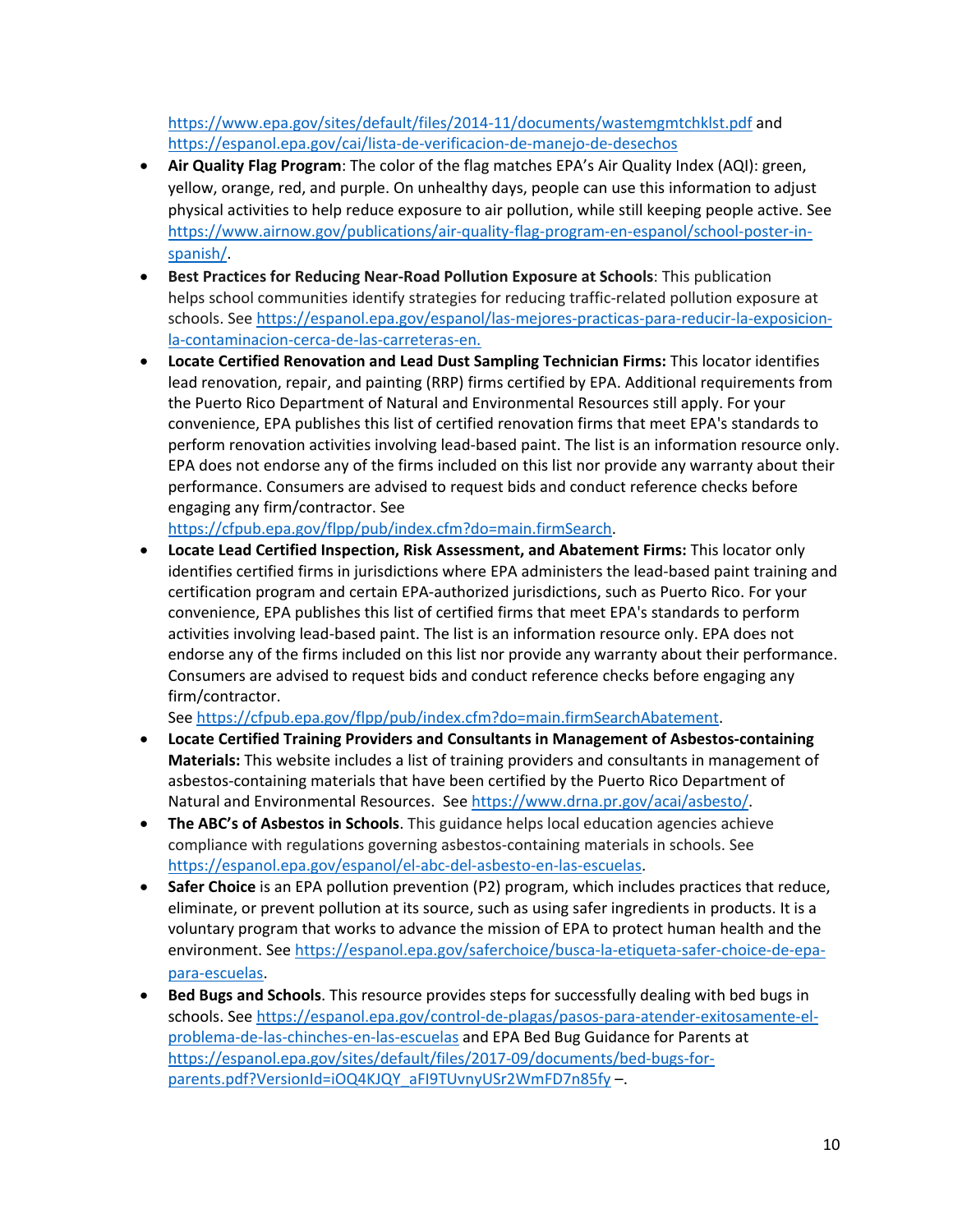• **School tip of the day**: EPA provides actions students, community members, and school staff can take to improve the environment at [https://espanol.epa.gov/espanol/consejo-del-dia-en-la](https://espanol.epa.gov/espanol/consejo-del-dia-en-la-escuela)[escuela.](https://espanol.epa.gov/espanol/consejo-del-dia-en-la-escuela)

### <span id="page-10-0"></span>ii. Department of Labor (DOL)

• **American Jobs Centers**, also known as One-Stops, provide a vast network to address the human resource and employment needs of both jobseekers and business in every community. American Job Centers offer a continuum of services throughout the cycle of recruiting, training, retaining, and transitioning workers. For more information, please visit Puerto Rico's Department of Economic Development and Commerce, and the CareerOne-Stop websites at: (English)[: https://ddec.pr.gov/en/workforce-development-program/](https://ddec.pr.gov/en/workforce-development-program/) (Spanish)[: https://www.ddec.pr.gov/programa-de-desarrollo-laboral-pdl](https://www.ddec.pr.gov/programa-de-desarrollo-laboral-pdl)

(English)[: https://www.careeronestop.org/default.aspx](https://www.careeronestop.org/default.aspx) (Spanish)[: https://www.careeronestop.org/default.aspx?lang=es](https://www.careeronestop.org/default.aspx?lang=es) 

• **Job Corps** is the largest nationwide residential career training program that helps eligible young people ages 16 through 24 complete their high school education, trains them for meaningful careers, and assists them with obtaining employment, including in construction and maintenance fields. Puerto Rico has three Job Corps Centers: the Ramey Job Corps Center, the Arecibo Job Corps Center and the Barranquitas Job Corps Center (closed due to Hurricane Maria). For more information, please visit:

<https://www.dol.gov/agencies/eta/jobcorps>

<https://ramey.jobcorps.gov/> (English)<https://ramey.jobcorps.gov/es> (Spanish) <https://arecibo.jobcorps.gov/> (English)<https://arecibo.jobcorps.gov/es> (Spanish) <https://barranquitas.jobcorps.gov/> (English)<https://barranquitas.jobcorps.gov/es> (Spanish)

- **Registered Apprenticeship** is an industry-driven, high-quality career pathway where employers can develop and prepare their future workforce, and individuals can obtain paid work experience, classroom instruction, and a nationally recognized, portable credential, including in construction fields. Employers can choose to register their programs with the U.S. DOL to show prospective job seekers that their apprenticeship program meets national quality standards. For more information, please visit: [https://www.apprenticeship.gov/.](https://www.apprenticeship.gov/)
	- $\circ$  As part of the Apprenticeship.gov suite, a Partner Finder tool is available to assist in finding Registered Apprenticeship system sponsors and other partners by location at: [https://www.apprenticeship.gov/partner-finder.](https://www.apprenticeship.gov/partner-finder)
- **SkillsCommons** is a repository of training resources, which was developed by DOL's Trade Adjustment Assistance Community College and Career Training (TAACCCT) grant program grantees, available to training providers. The following links are training resources related to construction:
	- o Drywall and Painting Curriculum (Spanish version is included): <https://www.skillscommons.org/handle/taaccct/15340>
	- o Construction Trades Program:<https://www.skillscommons.org/handle/taaccct/15338>
	- o Leadership in the Trades:<https://www.skillscommons.org/handle/taaccct/15339>
	- o Construction Technology 101:<https://www.skillscommons.org/handle/taaccct/904>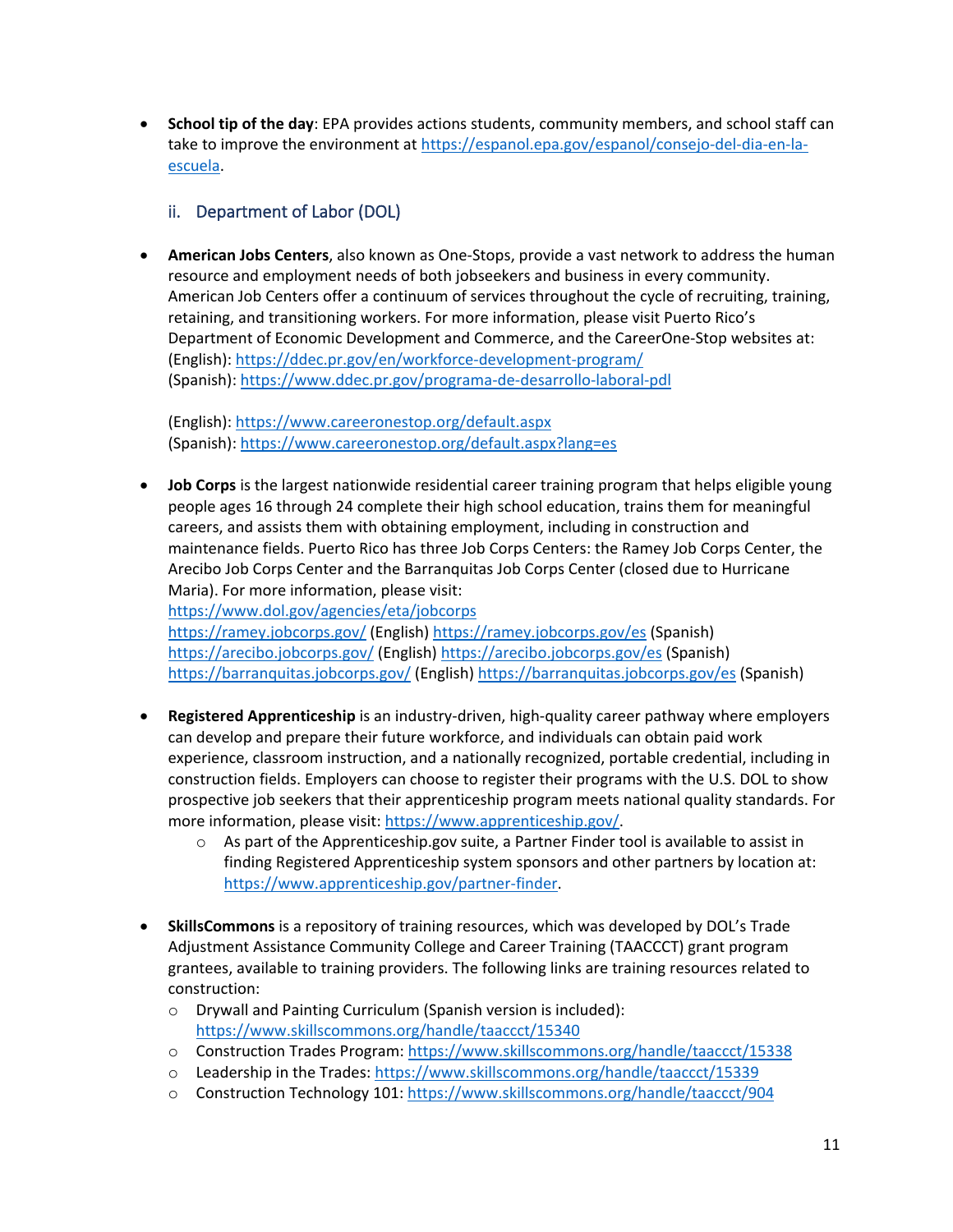- o Construction Technology II 102:<https://www.skillscommons.org/handle/taaccct/905>
- o Revised Construction Core Course:<https://www.skillscommons.org/handle/taaccct/12396>
- o Construction Equipment, Methods, and Planning: <https://www.skillscommons.org/handle/taaccct/1602>
- o Construction Materials and Systems:<https://www.skillscommons.org/handle/taaccct/1600>
- o Construction Technology and Carpentry Apprenticeship Programs and Syllabi: <https://www.skillscommons.org/handle/taaccct/2141>
- o **TAACCCT Projects in Puerto Rico** (some in Spanish): These grants were made to colleges and post-secondary institutions across the United States to develop new programs and curricula to meet workforce development needs for local employers. These were the investments in Puerto Rico with open source links to the programs and curricula developed in Puerto Rico in partnership with local employers:
	- o Prompt Employment through Colegio Universitario de San Juan's (CUSJ's) Accelerated Blended Certificate Programs: A TAACCCT Round III Project - Learning Resource Collection: <https://www.skillscommons.org/handle/taaccct/5885>
	- o CUSJ Accelerated, Blended-Online, 2+2 TAACCCT Training Project Learning Resource Collection:<https://www.skillscommons.org/handle/taaccct/448>
	- o New Horizons (Universidad Metropolitana, Puerto Rico) Learning Resource Collection: <https://www.skillscommons.org/handle/taaccct/1482>

## C. Contracting and Procurement

<span id="page-11-0"></span>Contracting and procurement are essential parts of any infrastructure project. The resources below highlight key considerations and resources to promote successful implementation.

#### <span id="page-11-1"></span>i. FEMA

• **Reference for managing procurement under grant assistance to rebuild or retrofit school buildings**: This online toolkit for managing procurements under grants includes links to training opportunities. See [https://www.fema.gov/grants/procurement.](https://www.fema.gov/grants/procurement)

#### ii. DOE

- <span id="page-11-2"></span>• **Financing Energy Upgrades for K-12 School Districts:** This guide explicitly focuses on comprehensive energy upgrades, those that involve multiple measures and are targeted toward achieving significant and persistent energy savings. See [https://www.energy.gov/sites/prod/files/2016/03/f30/financing-energy-upgrades](https://www.energy.gov/sites/prod/files/2016/03/f30/financing-energy-upgrades-guide.pdf)[guide.pdf.](https://www.energy.gov/sites/prod/files/2016/03/f30/financing-energy-upgrades-guide.pdf)
- **Current Practices in Efficiency Financing: An Overview for State and Local Governments**: This guide describes customer-facing financing products—products offered by a lender directly to a borrower—used to pay for energy efficiency. Se[e https://eta](https://eta-publications.lbl.gov/sites/default/files/lbnl-1006406.pdf)[publications.lbl.gov/sites/default/files/lbnl-1006406.pdf.](https://eta-publications.lbl.gov/sites/default/files/lbnl-1006406.pdf)
- **Energy Savings Performance Contracting (ESPC): A Primer for K-12 Schools:** This primer explains how schools can use ESPC to save money by improving building energy efficiency and reducing operating costs while increasing occupant comfort and productivity. See [https://betterbuildingssolutioncenter.energy.gov/sites/default/files/attachments/K-12-ESPC-](https://betterbuildingssolutioncenter.energy.gov/sites/default/files/attachments/K-12-ESPC-Primer.pdf)[Primer.pdf.](https://betterbuildingssolutioncenter.energy.gov/sites/default/files/attachments/K-12-ESPC-Primer.pdf)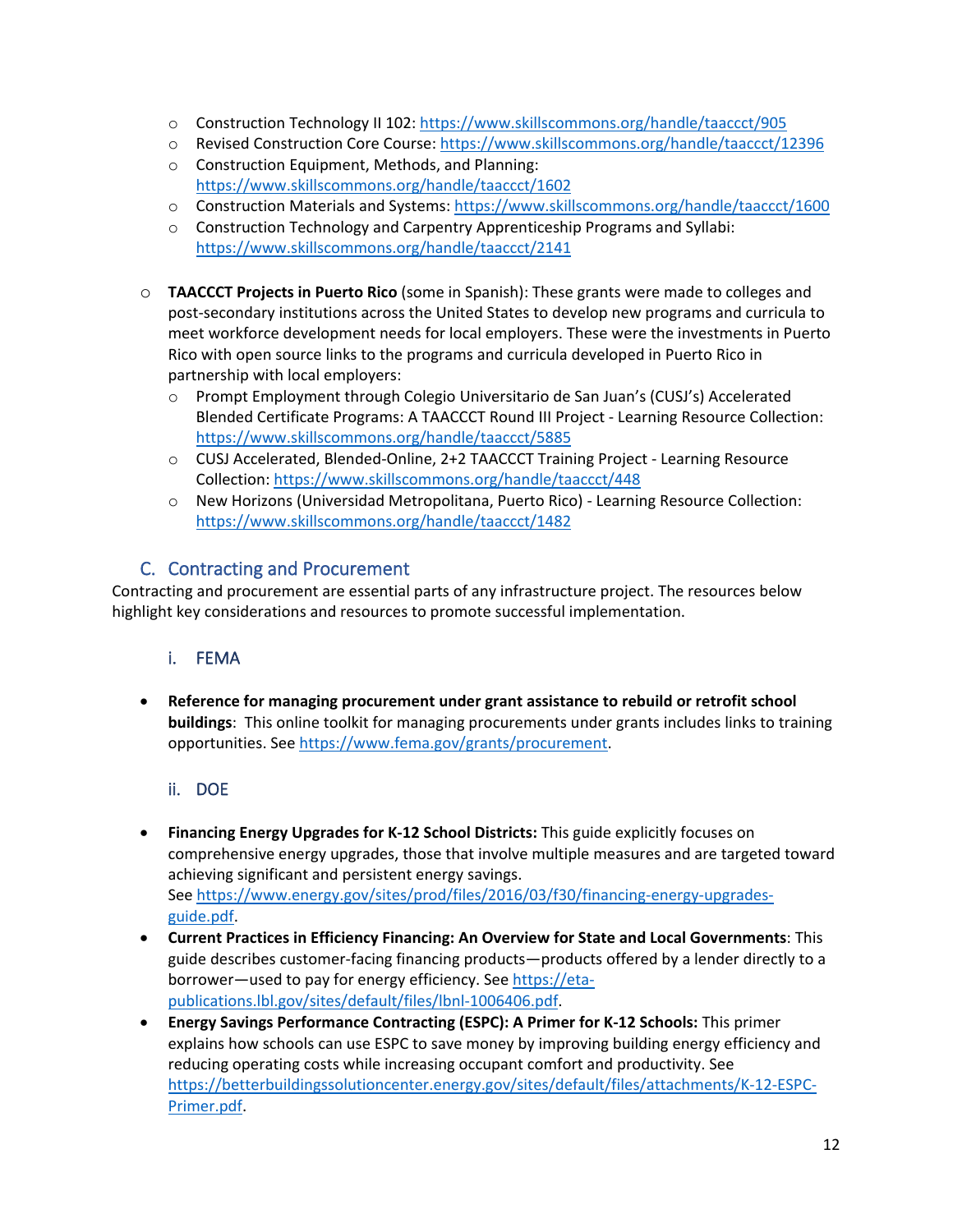### D. Project Review

<span id="page-12-0"></span>Strong project review helps ensure successful work. The resources below can guide this important step.

#### <span id="page-12-1"></span>i. FEMA

- **FEMA Public Assistance Program Policy Guidance and Fact Sheets**: This hub provides key program information for the FEMA Public Assistance Program, which pays for repairs, rebuilding, and hazard mitigation measures for eligible damaged school buildings. See [https://www.fema.gov/assistance/public/policy-guidance-fact-sheets.](https://www.fema.gov/assistance/public/policy-guidance-fact-sheets)
- **Public Assistance Alternative Procedures (Section 428), Guide for Permanent Work FEMA-4339-DR-PR:** These resources provide guidance specific to Puerto Rico regarding use of FEMA Public Assistance alternative procedures. Alternative procedures allow for making awards for permanent work projects on the basis of fixed estimates to provide financial incentives and disincentives for the timely or cost-effective completion of work. Alternative procedures also promote more holistic, coordinated, sector-based recovery solutions. See [https://www.fema.gov/sites/default/files/2020-07/fema\\_hurricane-harvey-irma-maria](https://www.fema.gov/sites/default/files/2020-07/fema_hurricane-harvey-irma-maria-guidance.zip)[guidance.zip](https://www.fema.gov/sites/default/files/2020-07/fema_hurricane-harvey-irma-maria-guidance.zip)
- **FEMA's Hazard Mitigation Assistance (HMA) grant programs guidance:** This hub includes guidance on FEMA mitigation grant programs for eligible activities that reduce disaster losses and protect life and property from future disaster damages, including the Hazard Mitigation Grant Program (HMGP), Pre-Disaster Mitigation (PDM), Flood Mitigation Assistance (FMA) Program, and Building Resilient Infrastructure and Communities (BRIC) Program. See [https://www.fema.gov/grants/mitigation/hazard-mitigation-assistance-guidance.](https://www.fema.gov/grants/mitigation/hazard-mitigation-assistance-guidance)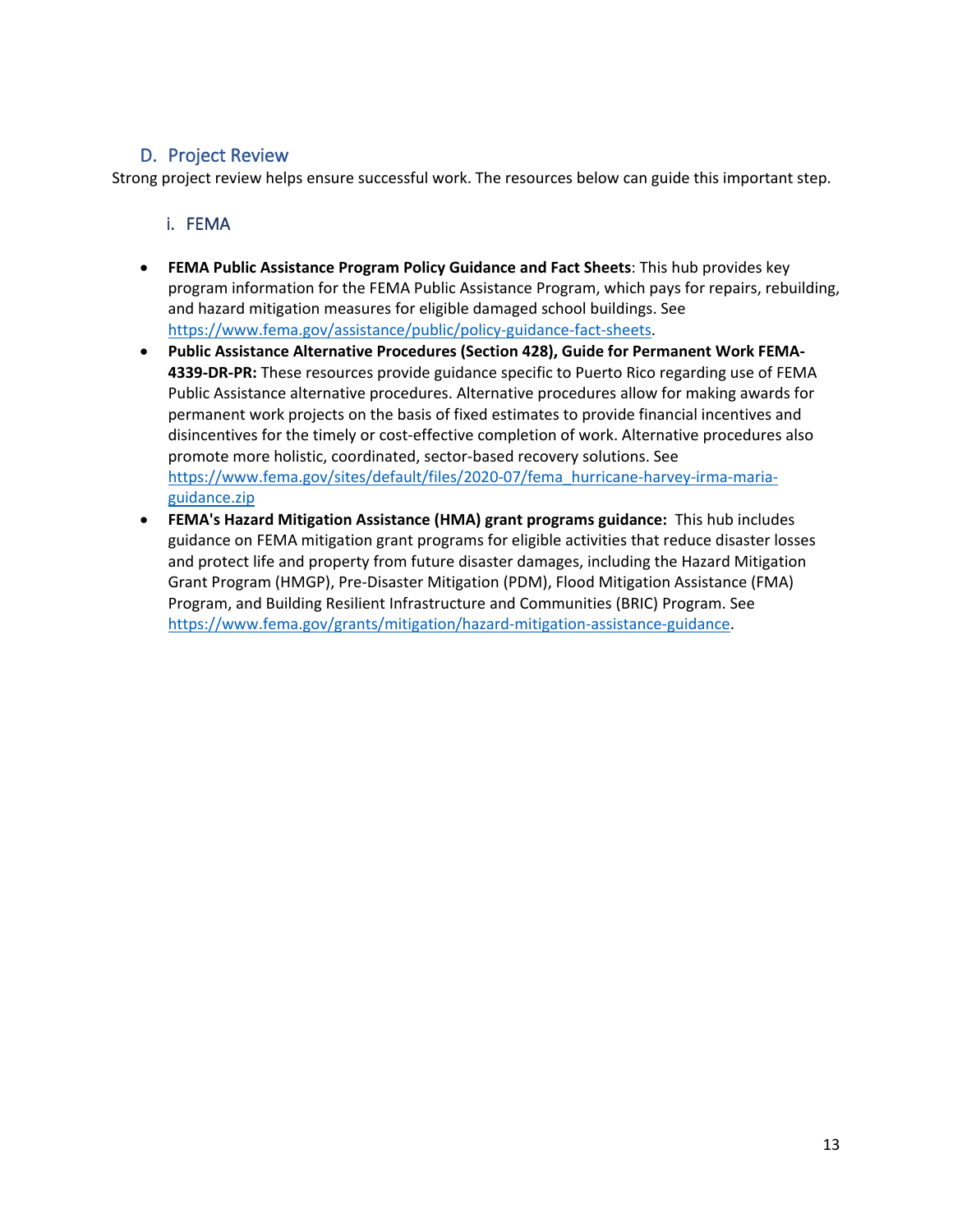# <span id="page-13-0"></span>II. Points of Contact at Federal Agencies and Technical Assistance **Opportunities**

#### <span id="page-13-1"></span>**FEMA**

- Danna Planas Ocasio, Public Assistance Division Director, Puerto Rico Joint Recovery Office, FEMA Region 2[, planasocasio.danna@fema.dhs.gov](mailto:planasocasio.danna@fema.dhs.gov)
- Andrés García Martinó, Joint Recovery Office Deputy Director, Puerto Rico Joint Recovery Office, FEMA Region 2[, andres.garciamartino@fema.dhs.gov](mailto:andres.garciamartino@fema.dhs.gov)
- José Baquero, Federal Disaster Recovery Coordinator and Director Puerto Rico Joint Recovery Office, FEMA Region 2[, jose.baquero@fema.dhs.gov](mailto:jose.baquero@fema.dhs.gov)
- Region 2 Grants and Mitigation Divisions provide on-site and virtual grants management training or technical assistance on the grants management life cycle upon request. This training covers the administrative, program, and financial requirements for an award.
	- o Grants Management Training and Technical Assistance points of contact (POCs):
		- **Tania Hedlund, Branch Chief, Grants Division, FEMA Region 2,** [tania.hedlund@fema.dhs.gov](mailto:tania.hedlund@fema.dhs.gov) or
		- Dale McShine, Director, Grants Division, FEMA Region 2, [dale.mcshine@fema.dhs.gov](mailto:dale.mcshine@fema.dhs.gov)
- Non-Disaster Assistance Hazard Mitigation Assistance: Michael Moriarty, Mitigation Division Director, FEMA Region 2, [michael.moriarty@fema.dhs.gov](mailto:michael.moriarty@fema.dhs.gov)
- Procurement Disaster Assistance Training (PDAT) POCs:
	- o Nielsen Leon, Grants Program Division, Office of Resilience, [nielsen.leon@fema.dhs.gov;](mailto:nielsen.leon@fema.dhs.gov)
	- o Manuel Guzman Gonzalez, Regional and Field Operations Legal Division (Puerto Rico Joint Field Office), Office of Chief Counsel, [manuel.guzmangonzalez@fema.dhs.gov](mailto:manuel.guzmangonzalez@fema.dhs.gov)

## <span id="page-13-2"></span>ED

- Chris Soto, Senior Advisor, Office of the Secretary, [Chris.Soto@ed.gov](mailto:Chris.Soto@ed.gov)
- Meredith Miller, Director, Disaster Recovery Unit, [Meredith.Miller@ed.gov](mailto:Meredith.Miller@ed.gov)
- Molly Budman, Team Lead, Disaster Recovery Unit[, Molly.Budman@ed.gov](mailto:Molly.Budman@ed.gov)

## <span id="page-13-3"></span>EPA

- EPA Caribbean Healthy Buildings Collaborative (expert technical assistance on mold/lead/asbestos remediation):
	- o Ameesha Mehta-Sampath, Strategic Integration Team Leader, Strategic Programs Office, U.S. EPA Region 2, [Mehta-Sampath.Ameesha@epa.gov](mailto:Mehta-Sampath.Ameesha@epa.gov)
	- o Paul Fericelli, Environmental Engineer, Office of Enforcement and Compliance Assurance, [Fericelli.Paul@epa.gov](mailto:Fericelli.Paul@epa.gov)
- Norman Rodriguez, EPA Sustainability Advisor in Puerto Rico, [Rodriguez.Norman@epa.gov](mailto:Rodriguez.Norman@epa.gov)
- Carmen Torrent, Hispanic Outreach Lead for Indoor Air Quality, U.S. EPA Headquarters, [Torrent.Carmen@epa.gov](mailto:Torrent.Carmen@epa.gov)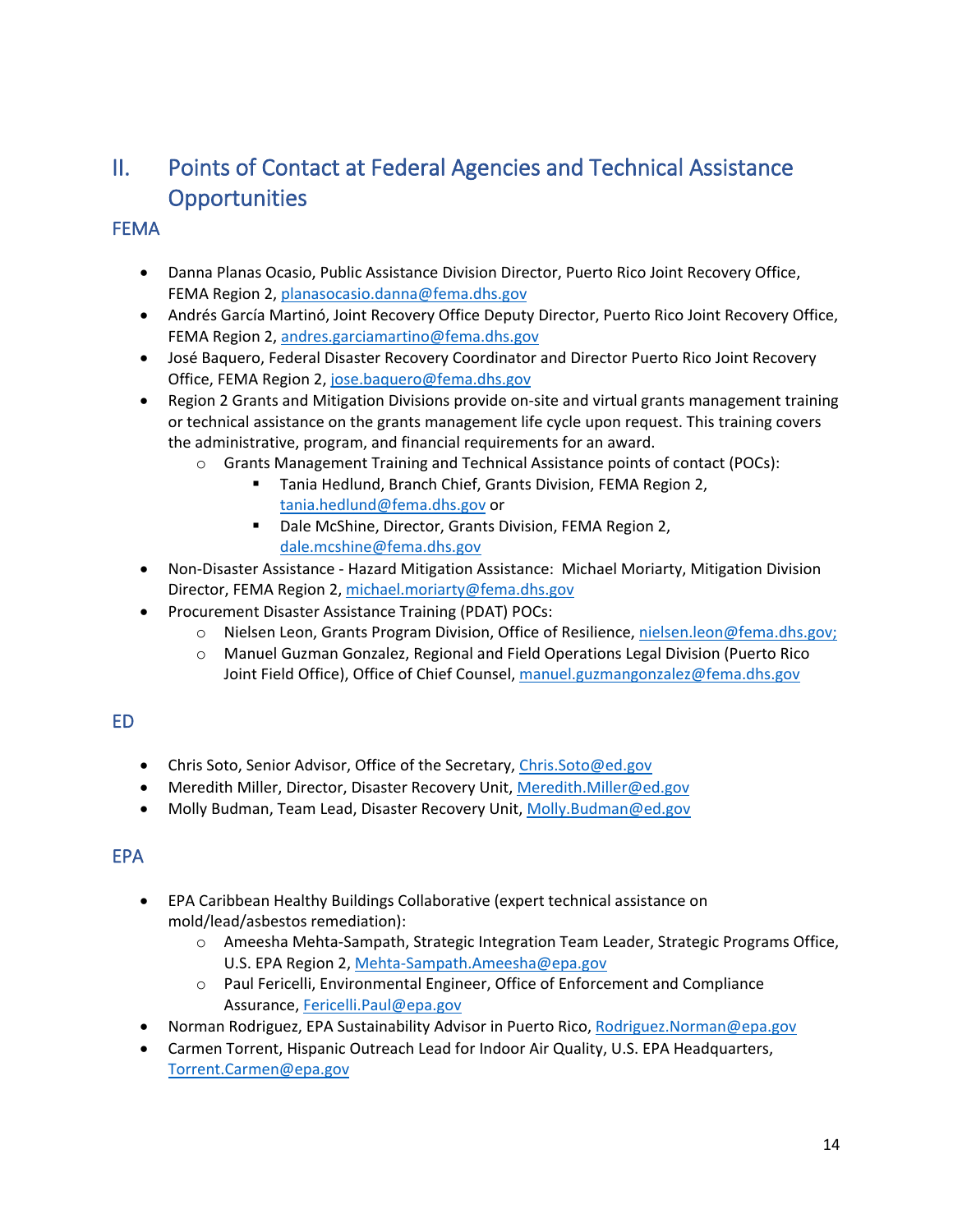- For support regarding the Water Infrastructure Improvements for the Nation Act (WIIN Act) Grant Programs, contact EPA Region 2:
	- o Christine Ash, Chief, Drinking Water and Municipal Infrastructure Branch, [ash.christine@epa.gov](mailto:ash.christine@epa.gov)
	- o Bruce Lin, Environmental Engineer, Drinking Water and Municipal Infrastructure Branch, [lin.bruce@epa.gov](mailto:lin.bruce@epa.gov)
- Pediatric Environmental Health Specialty Unit (PEHSU) Network**:** PEHSUs work with health care professionals, parents, schools, community groups, federal, state, and local government agencies, and others to address children's environmental health issues. They are jointly supported by the Agency for Toxic Substances and Disease Registry (ATSDR) and EPA. See <https://www.pehsu.net/region2.html> an[d https://icahn.mssm.edu/research/pehsu.](https://icahn.mssm.edu/research/pehsu)

## <span id="page-14-0"></span>**DOE**

- Elizabeth Arnold, Puerto Rico Energy Recovery Team[, Elizabeth.Arnold@HQ.DOE.gov](mailto:Elizabeth.Arnold@HQ.DOE.gov)
- Sam Petty, Building Technologies Office, [samuel.petty@ee.doe.gov](mailto:samuel.petty@ee.doe.gov)
- Efficient and Healthy Schools campaign**:** K-12 schools or their school districts —and especially schools serving low-income student populations— commit to improve the health and reduce energy in their schools. In addition to receiving campaign newsletters on best practices and case studies, participating schools can engage in peer-to-peer learning, receive recognition, and contribute to the development of technical resources to HVAC solutions that improve energy performance and indoor air quality. Through the Efficient and Healthy Schools campaign, schools can also connect with other Better Buildings technology teams and campaigns. See [https://efficienthealthyschools.lbl.gov/join.](https://efficienthealthyschools.lbl.gov/join)
- Better Buildings Challenge K-12 Schools: Partners commit to reduce portfolio-wide energy use by 20-25% in 10 years or less and participate in peer sharing, showcasing project highlights, and direct partner support. See

[https://betterbuildingssolutioncenter.energy.gov/challenge/sector/k-12-school-districts.](https://betterbuildingssolutioncenter.energy.gov/challenge/sector/k-12-school-districts)

## <span id="page-14-1"></span>Housing and Urban Development (HUD)

• Rosanna Torres, Senior Advisor for Puerto Rico, [Rosanna.TorresPizarro@hud.gov](mailto:Rosanna.TorresPizarro@hud.gov)